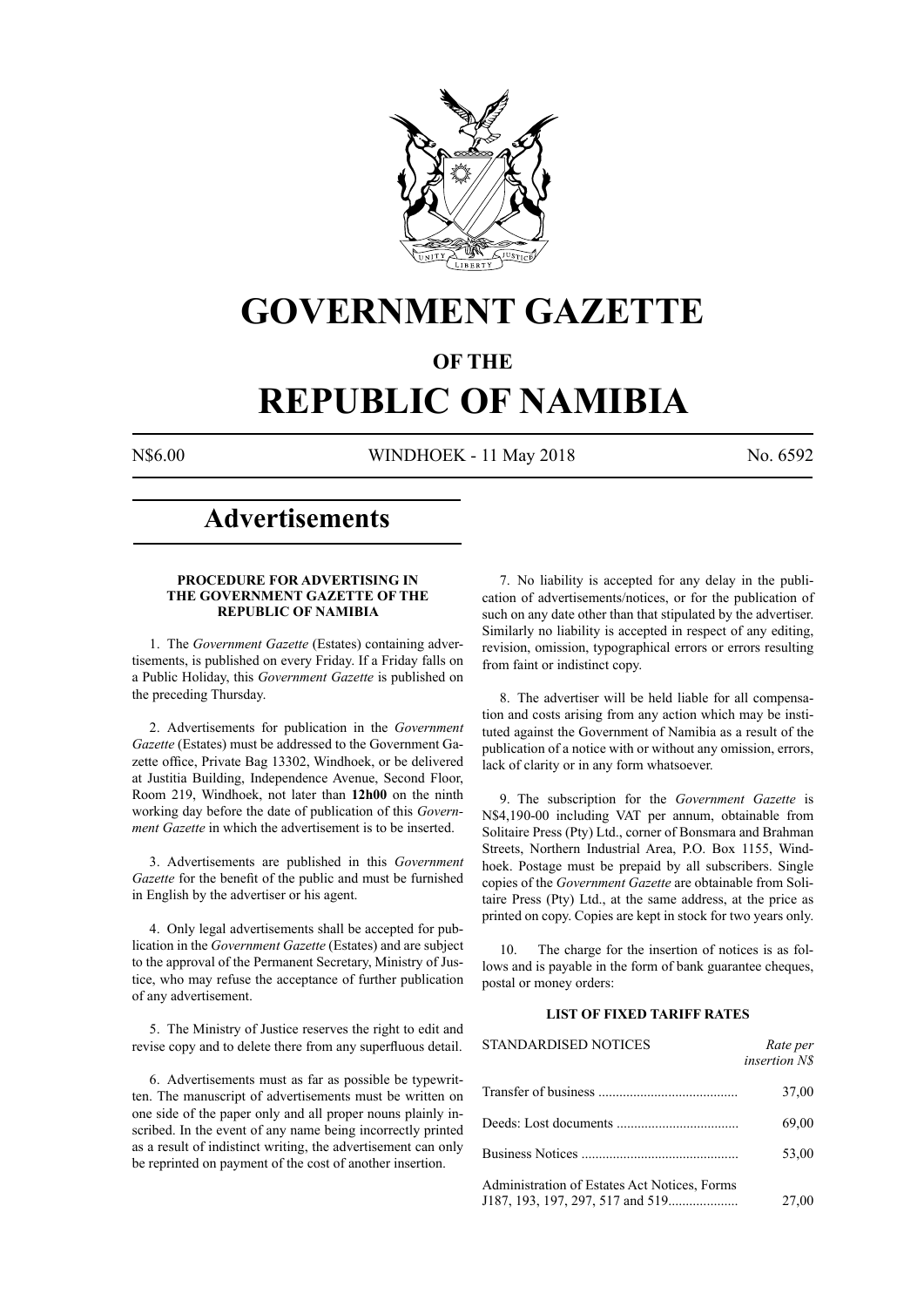| Insolvency Act and Companies Act Notices:                                                                                                                                                               | 48,00  |
|---------------------------------------------------------------------------------------------------------------------------------------------------------------------------------------------------------|--------|
| N.B. Forms 2 and 6 additional statements according<br>to word count table, added to the basic tariff.                                                                                                   | 333,00 |
| Naturalisation notices (including a reprint for the                                                                                                                                                     | 27,00  |
| Unclaimed moneys - only in the <i>Government</i><br>Gazette, closing date 15 January (per entry of                                                                                                      | 13,00  |
|                                                                                                                                                                                                         | 53,00  |
|                                                                                                                                                                                                         | 27,00  |
| <b>NON-STANDARDISED NOTICES</b>                                                                                                                                                                         |        |
| Company notices:                                                                                                                                                                                        |        |
| Short notices: Meetings, resolutions, offers of<br>compromise, conversions of companies, voluntary<br>windings-up, etc.: closing of members' registers<br>for transfer and/or declarations of dividends | 120,00 |
| Declaration of dividends with profit statements,                                                                                                                                                        | 267,00 |
| Long notices: Transfers, changes in respect of<br>shares or capital, redemptions, resolutions,                                                                                                          | 373,00 |
|                                                                                                                                                                                                         | 120,50 |

#### **FORM J 187**

#### **LIQUIDATION AND DISTRIBUTION ACCOUNTS IN DECEASED ESTATES LYING FOR INSPECTION**

In terms of section 35(5) of Act 66 of 1965, notice is hereby given that copies of the liquidation and distribution accounts (first and final, unless otherwise stated) in the estates specified below will be open for the inspection of all persons interested therein for a period of 21 days (or shorter or longer if specially stated) from the date specified or from the date of publication hereof, whichever may be the later, and at the offices of the Master and Magistrate as stated.

Should no objection thereto be lodged with the Master concerned during the specified period, the executor will proceed to make payments in accordance with the accounts.

878/2017 MARAIS Wilma, 38030100116, Oude Rust Oord, Windhoek. Windhoek. Veritas Board of Executors (Pty) Ltd, P.O. Box 755, Windhoek.

532/2017 JONA Ndahafa Eunice, 59082610067, Oshakati. Windhoek. Oshakati. Martha S.L. Dobberstein, P.O. Box 5924, Ausspannplatz, Windhoek, Namibia.

241/2018 JOSEPH Daniel Nambuli, 59040601038, Omafo, Ohangwena Region. Windhoek. FNB Trust Services Namibia (Pty) Ltd, P.O. Box 448, Windhoek, Namibia.

87/2018 MUYAMBO Manfred Munika, 66110- 800147, Erf 245, Rooibos Street, Vreddesdal, Okahandja. Norah Manyando Muyambo, 80020610025. Okahandja. Windhoek. FNB Trust Services Namibia (Pty) Ltd, P.O. Box 448, Windhoek, Namibia.

| Liquidators' and other appointees' notices                    | 80,00                     |
|---------------------------------------------------------------|---------------------------|
| Gambling house licences/Liquor licences                       | 120,00                    |
| SALES IN EXECUTION AND OTHER PUBLIC SALES:                    |                           |
|                                                               | 207,00                    |
| Public auctions, sales, tenders and welfare<br>organisations: | 69,00<br>171,00<br>253,00 |
| ORDERS OF THE COURT                                           |                           |

| Provisional and final liquidations or                  |        |
|--------------------------------------------------------|--------|
|                                                        | 157,00 |
| Reduction of change in capital mergers, offers         |        |
|                                                        | 373,00 |
| Judicial managements, <i>curator bonis</i> and similar |        |
|                                                        | 373,00 |
|                                                        | 48,00  |
| Supersession and discharge of petitions (J.158)        | 40,00  |
|                                                        |        |

11. The charge for the insertion of advertisements other than the notices mentioned in paragraph 10 is at the rate of N\$13,00 per cm double column. (Fractions of a cm must be calculated as a cm).

12. No advertisements shall be inserted unless the charge is prepaid. Cheques, drafts, postal or money orders must be made payable to the Ministry of Justice, Private Bag 13302, Windhoek.

83/2017 SHIPIKI Erastus, 41010102850, Omumbu Village, Omusati Region. Maria Nambongo, 54100510012. Outapi. Windhoek. A. Davids & Co., P.O. Box 11, Otjiwarongo.

1446/2016 D'AVIGNON Lieselotte Edith Ruth, 12 July 1928, 28071200654, Marie Douglas Heim 10 Rhode Allee, Swakopmund. Swakopmund. Windhoek. Jan Olivier & Co, Office No. 1, Café Treff Plaza, 25 Sam Nujoma Avenue, P.O. Box 2303, Swakopmund.

131/2017 KOEGELENBERG Gideon Frederick, 57041900061, Farm Geluk, Aranos. Amended. Aranos. Windhoek. Bank Windhoek Limited, Trust Department, P.O. Box 15, Windhoek.

1481/2017 STEENKAMP Susanna Johanna Maria, 22070200124, Windhoek. Windhoek. Windhoek. Bank Windhoek Limited, Trust Department, P.O. Box 15, Windhoek.

1544/2017 ROTHNER Marie Antoinette, 64040- 900030, Windhoek. Windhoek. Bank Windhoek Limited, Trust Department, P.O. Box 15, Windhoek.

1659/2017 VERMAAK Johannes Gerhardus, 3208- 2000214, Keetmanshoop. Keetmanshoop. Windhoek. Bank Windhoek Limited, Trust Department, P.O. Box 15, Windhoek.

1661/2017 MURA Giovanni, 33120100196, Walvis Bay. Anna Katharina Martha Mura, 39011900081. Walvis Bay. Windhoek. Bank Windhoek Limited, Trust Department, P.O. Box 15, Windhoek.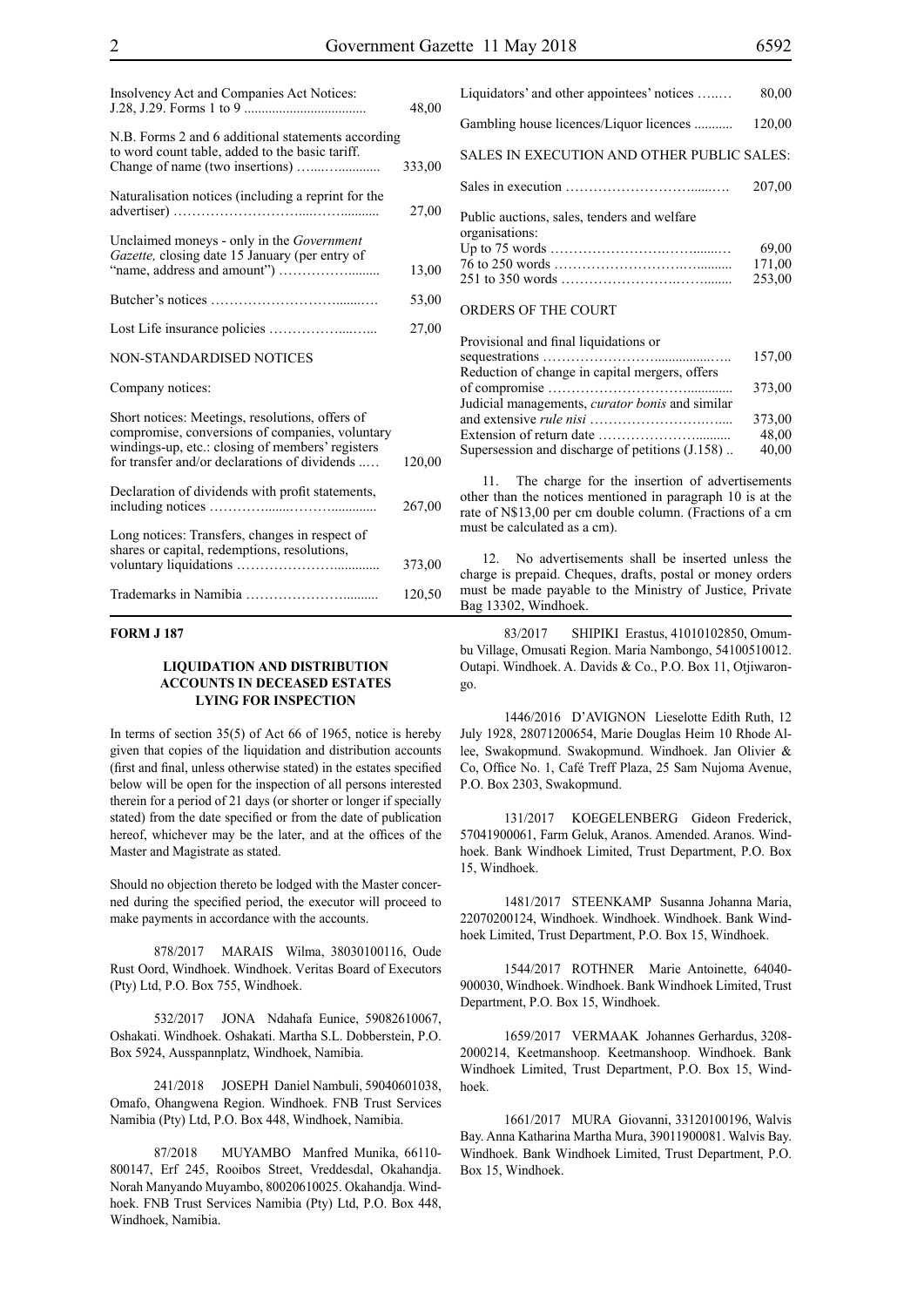612/2013 STEYN Alida, Windhoek, 30 March 1953, 53033000436, Windhoek, 29 March 2013. F.M. Oehl Trust cc, P.O. Box 90290, Windhoek, Namibia.

1426/2017 DU PLESSIS Hendrika Christina, Windhoek, 17 June 1932, 32061700373, Keetmanshoop, 24 August 2017. F.M. Oehl Trust cc, P.O. Box 90290, Windhoek, Namibia.

1256/2017 VAN NIEKERK Cornelis Albertus, Windhoek, 3 September 1928, 28090300057, Keetmanshoop, 24 July 2017. Anna Catharina Johanna Kotze van Niekerk, 13 July 1930, 30071300112. F.M. Oehl Trust cc, P.O. Box 90290, Windhoek, Namibia.

1369/2017 VISSER Hendrik, 46092500132, Keetmanshoop. Ida Sarah Visser, 56050900175. Keetmanshoop. Windhoek. F.M. Oehl Trust cc, P.O. Box 90290, Windhoek, Namibia.

285/2018 COCKLIN Jacoba Wilhelmina, 520409- 00152, Erf 2238, Sapphire Street, Henties Bay. Thomas Cocklin, 48101500170. Swakopmund. Windhoek. FNB Trust Services Namibia (Pty) Ltd, P.O. Box 448, Windhoek, Namibia.

1367/2017 ENGELS Anna Sophia, 43020900093, Farm Sponholtz No. 140, Mariental District, Namibia. Adolf Siegried Engels. Mariental. Windhoek. Advance Wealth Management (Pty) Ltd, P.O. Box 86568, Eros, Windhoek.

352/2016 ADONIS Samuel Petro, 60021501203, No. 4 Pelser Street, Narraville, Walvis Bay. Frieda Adonis, 55112100419. Walvis Bay. Windhoek. Malherbe Associates Inc, P.O. Box 985, Walvis Bay.

1811/2017 STEINBACH Georg Reinhold Otto, 40020900309, Huis Sonder Sorge Old Age Home, Okahandja, 4 August 2017. Windhoek. Okahandja. Standard Executors & Trustees, P.O. Box 2164, Windhoek, Namibia.

928/2017 BURGER Gertruida Johanna, 35122- 510016, Vredendal, South Africa. Swakopmund. Windhoek. Cronjé & Co., No. 1 Charles Cathral Street, Olympia, P.O. Box 81588, Olympia, Windhoek.

656/2017 MARTIN Sakarias, 35090900973, Ontananga. Shikale & Associates,Office B003, Shapumba Towers, Guthenberg Street, Ausspannplatz, Windhoek.

 $\frac{1}{2}$ 

#### **FORM J 193**

#### **NOTICE TO CREDITORS IN DECEASED ESTATES**

All persons having claims against the estates mentioned below are hereby called upon to lodge their claims with the executors concerned, within 30 days (or otherwise as indicated) calculated from the date of publication hereof. The information is given in the following order: Estate number, surname and Christian names, date of birth, identity number, last address, date of death; surviving spouse's names, surname, date of birth and identity number; name and address of executor or authorised agent, period allowed for lodgement of claims if other than 30 days.

413/2018 GROBLER Susanna Cornelia, Windhoek, 26 August 1938, 38082600039, Grootfontein Old Age Home, 7 January 2018. Veritas Eksekuteurskamer (Pty) Ltd, 140 Mandume Ndemufayo Avenue, Windhoek.

521/2018 HANGERO Gabriel, Windhoek, 24 July 1951, 51072400294, 2 December 2017. FNB Trust Services Namibia (Pty) Ltd, P.O. Box 448, Windhoek, Namibia.

475/2018 HASHEELA Gerda, Windhoek, 25 September 1934, 34092500068, 9 January 2018. FNB Trust Services Namibia (Pty) Ltd, P.O. Box 448, Windhoek, Namibia.

356/2018 HANNAH Nicolas Robin, Windhoek, 19 December 1940, 40121900193, 555 Omaruru Street, Henties Bay, Namibia, 14 December 2017. Platinum Trust, P.O. Box 4630, Walvis Bay.

444/2018 GRENSING Wolfgang Albert, Windhoek, 3 December 1960, 60120300079, Khomas, 22 January 2018. Bank Windhoek Ltd, P.O. Box 15, Windhoek.

445/2018 BOCK Hermanus, Windhoek, 23 October 1940, 40102300046, Rehoboth, 14 February 2018. Rachel Elizabeth Bock, 18 October 1939, 39101800124. Bank Windhoek Ltd, P.O. Box 15, Windhoek.

447/2018 POOLMAN June Annie Christina, Windhoek, 1 August 1933, 33080100174, Okahandja, 19 February 2018. Bank Windhoek Ltd, P.O. Box 15, Windhoek.

480/2018 SHANNON Sonje, Windhoek, 9 April 1956, 56040900474, 23 February 2018. Bank Windhoek Ltd, P.O. Box 15, Windhoek.

478/2018 PAGE Daniel Edward, Windhoek, 6 November 1945, 45110610037, Henties Bay, 22 December 2017. Dawn Maureen Page, 25 March 1954, 5403250113082. Bank Windhoek Ltd, P.O. Box 15, Windhoek.

529/2018 VAN WYK Johanna Christina, Windhoek, 28 December 1935, 35122800022, Rehoboth, 16 February 2018. Bank Windhoek Ltd, P.O. Box 15, Windhoek.

525/2018 BIDOLI Iole Lina, Windhoek, 4 April 1937, Windhoek, 14 March 2018. F.M. Oehl Trust cc, Unit 7, 32 Schanzen Road, P.O. Box 90290, Windhoek, Namibia.

1571/2016 IIPINGE Raulinda, Windhoek, 25 October 1975, 75102500554, Oshikoto, Namibia, 12 October 2014. Sacheus Malima, 2 June 1971, 71060200139. Charmaine Schultz & Co., P.O. Box 23823, Windhoek.

454/2018 FULLER JR Bennet Bristol, Windhoek, 21 April 1950, 50042110017, House No. 14, Vela Street, Dorado Park, Windhoek, 9 March 2018. Adelheid Fuller, 2 December 1956, 56120200347. Pointbreak Trust and Estates (Pty) Ltd, cnr Sinclair and Schanzen Road, Windhoek, Namibia.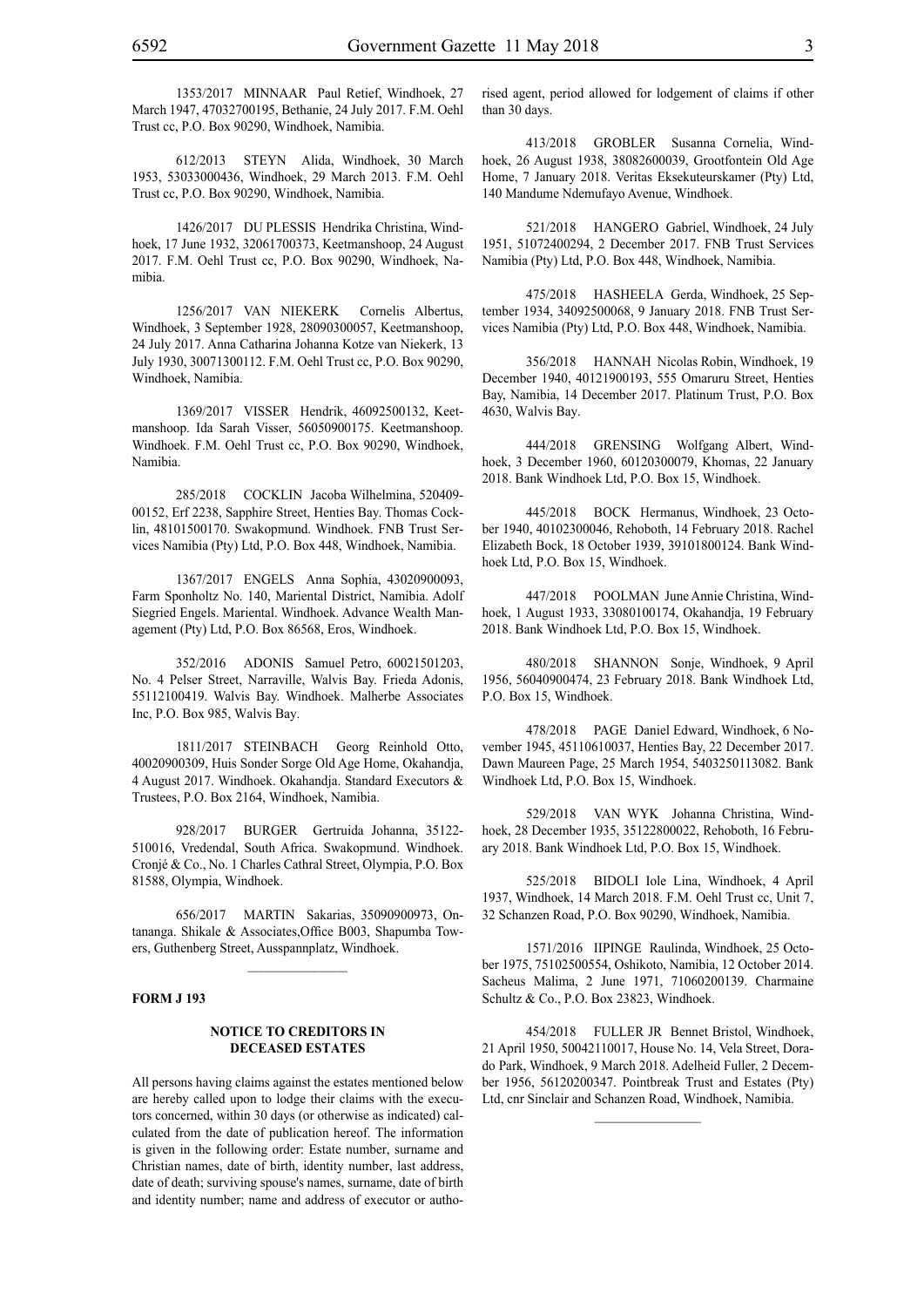# **FORM 1**

# **APPOINTMENT OF TRUSTEES AND LIQUIDATORS AND PROOF OF CLAIMS IN SEQUESTRATED ESTATES OR COMPANIES BEING WOUND UP**

Pursuant to subsection (3) of section fifty-six, section seventyseven and subsection (3) of section forty of the Insolvency Act, 1936, section 339, 366, 375 (5)(b) and 402 of the Companies Act, 1973, notice is hereby given that the persons mentioned below have been appointed trustee or liquidators, as the case may be, and that persons indebted to the estate or companies are required to pay their debts to them forthwith unless otherwise indicated.

Meetings of creditors of the said estate or companies will be held on the dates and the times and places mentioned below, for proof of claims against the estates or companies, for the purpose of receiving the trustees' or liquidators' reports as to the affairs and conditions of the estates or companies and for giving the trustees or liquidators directions concerning the sale of recovery or any matter relating to the administration thereof.

W05/16 **Insolvent Estate: Remco Dieter Francicus Woutersen**. I.R. McLaren, Bruni & McLaren, P.O. Box 11267, Klein Windhoek. 23 May 2018 at 10h00 before the Master of the High Court, Windhoek. Second general meeting.

# **FORM 4**

# **LIQUIDATION ACCOUNTS AND PLANS OF DISTRIBUTION OR CONTRIBUTION IN SEQUESTRATED ESTATES OR COMPANIES BEING WOUND UP**

Pursuant to section 77 of the Co-operatives Act 1996 (as amended) notice is hereby given that the liquidation accounts and plans of distribution or contribution in the estates or companies/cooperatives mentioned below, will lie for inspection of creditors at the offices of the Registrar of Co-operatives, Luther Street, Windhoek and Investment Trust Company (Pty) Ltd .The particulars given are the following order: Name and description of estate/cooperative, description of account, place of account lying for inspection.

W11/16 **Namspace Contractors cc** (In Liquidation). Second Liquidation and Distribution Account. Office of the Master of the High Court, Windhoek and Magistrate Swakopmund for a period of 14 days as from 11 May 2018. D.J. Bruni, Liquidator, Bruni & McLaren, P.O. Box 11267, Klein Windhoek.

W29/16 **Namibia Elektro Farm Services cc** (In Liquidation). Supplementary First and Final Liquidation and Distribution Account. Office of the Master of the High Court, Windhoek for a period of 14 days as from 11 May 2018. D.J. Bruni and S.H. Steyn, Joint Liquidators, Bruni & McLaren, P.O. Box 11267, Klein Windhoek.

# **IN THE MAGISTRATE'S COURT FOR THE DISTRICT LÜDERITZ**

#### **HELD AT LÜDERITZ CASE NO. 14/2016**

In the matter between

#### **NATIONAL HOUSING ENTERPRISE** Plaintiff

and

**FILLEMON SHOOMBE** Defendant

#### **NOTICE OF SALE IN EXECUTION**

IN EXECUTION of a Judgment granted by the Honourable Court against the Execution Debtor the following property will be sold by public auction on **3 MAY 2018** by the Messenger of the Court for the District of **Lüderitz** in front of the Magistrate's Offices, in LÜDERITZ, at **09h00**.

| <b>CERTAIN:</b>   | ERF 623 NAUTILUS (Extension no. 1)                                     |
|-------------------|------------------------------------------------------------------------|
| SITUATED:         | In the Town of Lüderitz<br>(Registration Division "N")<br>Karas Region |
| <b>MEASURING:</b> | 430 (four hundred and thirty) square<br>metres                         |

With all fixed improvements thereon:

### **CONDITIONS OF SALE:**

- 1. The sale is subject to the provisions of the Magistrate's Court Act No. 32 of 1944, as amended.
- 2. The property will be sold "Voetstoots"according to the exiting title deed.
- 3. One-tenth of the purchase price will be payable immediately after the sale in cash. The balance together with interest thereon at 20% per annum against transfer to be secured by a bank or building society guarantee, and which transfer shall be given without delay.
- 4. The complete Conditions of Sale will be read at the same time of the Sale and may be inspected at the offices of the Messenger of the Court, Lüderitz.

SIGNED at KEETMANSHOOP on this 23rd day of APRIL 2018.

RISSIK, COX & PROBART Legal Practitioner for 34, 5th Ave KEETMANSHOOP

# **IN THE HIGH COURT OF NAMIBIA CASE No. HC-MD-CIV-ACT-CON-2017/00679**

 $\frac{1}{2}$ 

In the matter between:-

# **FIRST NATIONAL BANK OF NAMIBIA LTD** Plaintiff

and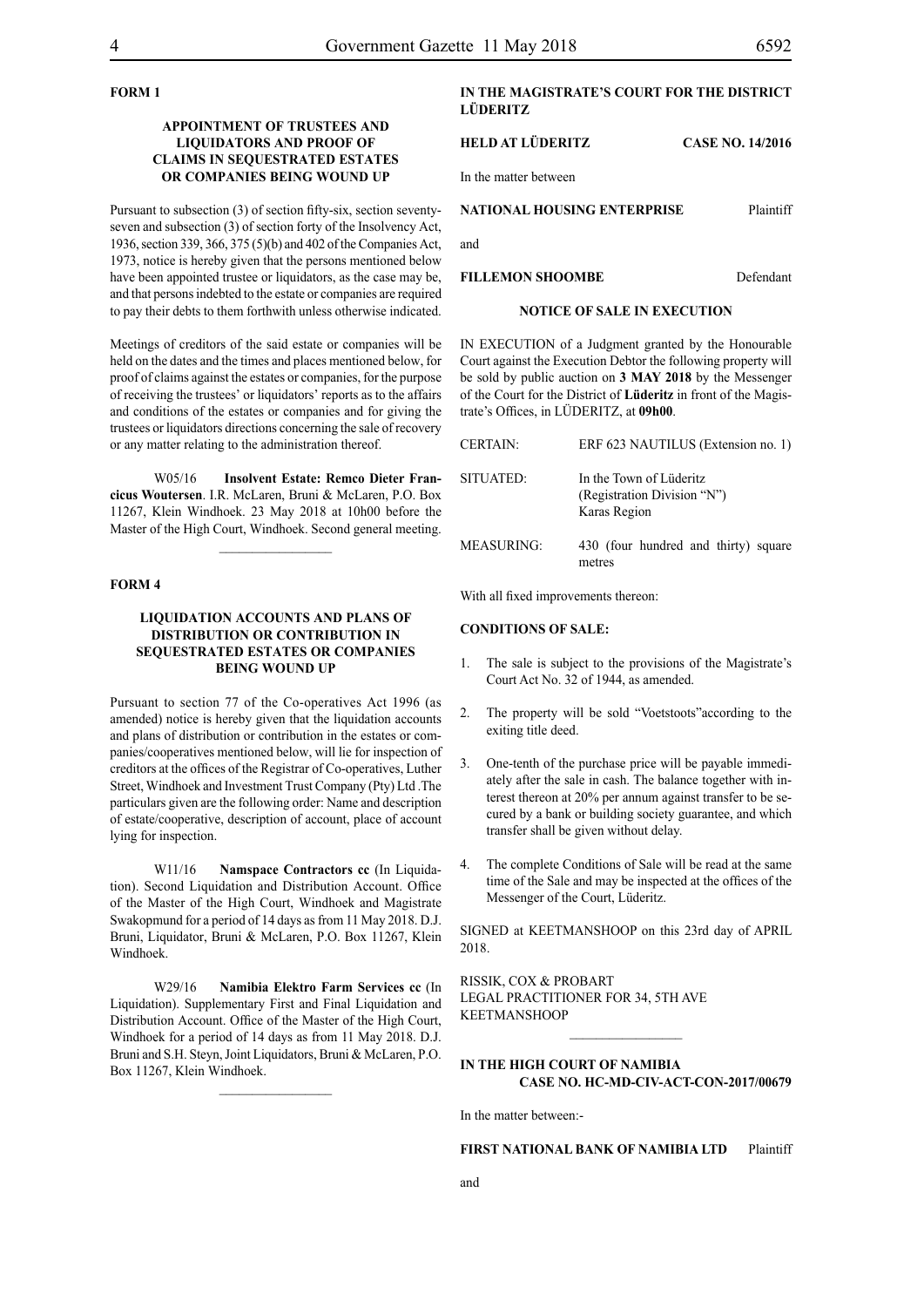# **AHISHA SAROJA ISAACKS** Defendant

# **NOTICE OF SALE IN EXECUTION OF IMMOVABLE PROPERTY**

Pursuant to a Judgment of the above Honourable Court granted on **27 MARCH 2017** the following immovable property will be sold without reserve and voetstoots by the Deputy Sheriff of the District of **WINDHOEK** on **29 MAY 2018** at **09h30** at ERF 4053 (EXTENSION NO. 2) JASMYN STREET, KHO-MASDAL WINDHOEK.

| <b>CERTAIN:</b>       | Erf No. 4053 Khomasdal (Extension<br>No. 2)                                                                                                                                                                                                                                          |
|-----------------------|--------------------------------------------------------------------------------------------------------------------------------------------------------------------------------------------------------------------------------------------------------------------------------------|
| SITUATE:              | In the Municipality of Windhoek<br>(Registration Division "K")                                                                                                                                                                                                                       |
| <b>MEASURING:</b>     | 450 (four hundred and fifty) square me-<br>tres                                                                                                                                                                                                                                      |
| <b>CONSISTING OF:</b> | Main Building: The dwelling consist of<br>a lounge, kitchen, two bedrooms and a<br>bath/toilet/bathroom<br>Outbuilding: The outbuilding that is 80<br>% finished has pre cast concrete walls,<br>IBR roof and herculite ceiling. It con-<br>sists of a bedroom, kitchen and shower / |

The "Conditions of Sale-in-Execution" will lie for inspection at the office of the Deputy Sheriff at WINDHOEK and at the Head Office of Plaintiff at WINDHOEK and Plaintiffs Attorneys, Fisher, Quarmby & Pfeifer, at the undermentioned address.

toilet bathroom.

DATED at WINDHOEK this 9th day of MARCH 2018.

FISHER, QUARMBY & PFEIFER LEGAL PRACTITIONER FOR Plaintiff c/o Robert Mugabe & Thorer Streets entrance on Burg Street PO BOX 37 **WINDHOFK** 

#### **IN THE HIGH COURT OF NAMIBIA MAIN DIVISION CASE NO. I 2419/2012**

 $\frac{1}{2}$ 

In the matter between:

**FIRST NATIONAL BANK OF NAMIBIA LIMITED** Plaintiff

and

**PELICAN VILLAGE INVESTMENTS TWENTY CC** First Defendant **NUYOMA KWAME THUTI GAROEB** Second Defendant **SOPHIA MALIKOTSI SIMPHIWE GAROEB** Third Defendant

#### **NOTICE OF SALE IN EXECUTION OF IMMOVABLE PROPERTY**

In Execution of a Judgement of the above Honourable Court in the abovementioned suit, a sale will be held on **1 JUNE 2018** 

at **10H00** at the premises of the undermentioned property of the Defendants.

A Unit consisting of Section No. 3 as shown and more fully described on Sectional Plan No. 36/2006 in the building or buildings known as PELICAN VILLAGE FOUR situate in SWAKOPMUND, Tamariskia (Extension 2) in the Municipality of Swakopmund, Erongo Region of which the floor area, according to the sectional plan is 95 (nine five) square metres in extent; and an undivided share in the common property in the land and building or buildings as shown and more fully described on the said sectional plan, apportioned to the said section in accordance with the participation quota of the said Sectional Plan.

The following improvements are on the property (although nothing in this respect is guaranteed).

1 x Lounge, 1 x Kitchen, 2 x Bedrooms, 1 x Bathroom, 1 x Shower, 2 x W/C, 1 x Garage

- 1. The Sale is subject to provisions of the High Court Act no. 16 of 1990, as amended, and the property will be sold "voetstoots" according to the existing title deed.
- 2. The property shall be sold by the Deputy Sheriff of SWA-KOPMUND to the highest bidder.
- 3. 10% of the purchase price is to be paid in cash on the date of the sale, the balance together with interest at a rate equal to the prime lending rate of the Plaintiff from time to time plus 5% as from the date of sale in execution to date of registration, both dates inclusive, is to be paid against transfer, to be secured by a Bank or Building Society or other acceptable guarantee to be furnished to the Deputy Sheriff within fourteen (14) days after the date of the sale in execution.
- 4. The complete Conditions of Sale will be read out at the time ofthe sale, but may be inspected beforehand at the offices of the Deputy Sheriff or First National Bank Windhoek or at the offices of the Plaintiffs Attorneys at the undermentioned address.

DATED at WINDHOEK on this 14th day of MARCH 2018.

THEUNISSEN, LOUW & PARTNERS Schützen Haus, No. 1 Schützen Street WINDHOEK, NAMIBIA

# **IN THE HIGH COURT OF NAMIBIA CASE NO: HC-MD-CIV-ACT-CON-2017/03059**

 $\frac{1}{2}$ 

In the matter between:

**BANK WINDHOEK LIMITED** Plaintiff

and

**CORNELIUS GREGORIUS**  GROENEWALD Defendant

#### **NOTICE OF SALE IN EXECUTION**

In execution of a Judgement of the above Honourable Court in the above action, a sale without reserve will be held by the Deputy Sheriff, **Tsumeb**, at Erf 2804 (a Portion of Erf 2761),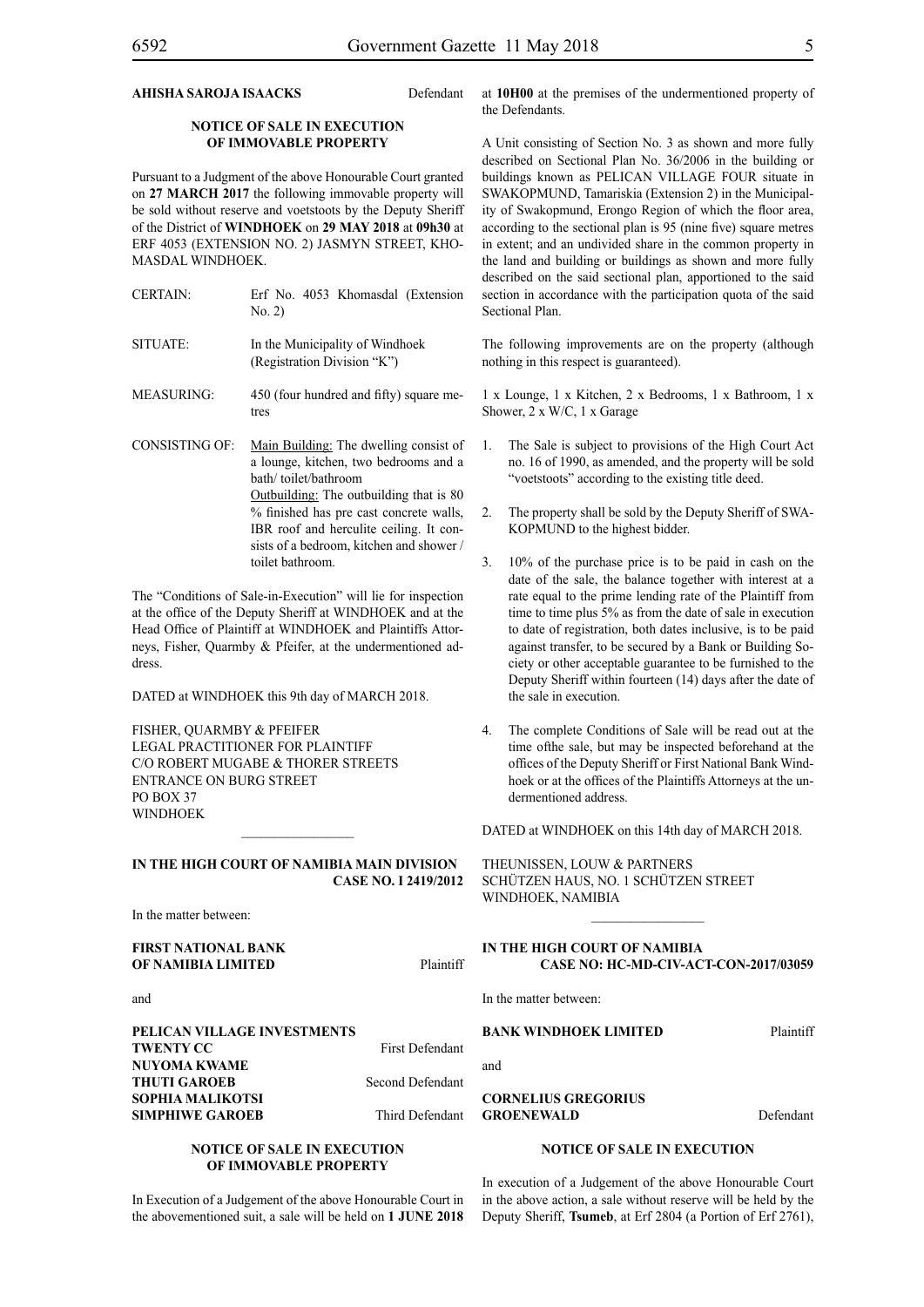Tsumeb, on **18 May 2018**, at **10h00**, of the undermentioned DATED at WINDHOEK this 20th day of MARCH 2018. property:

| <b>CERTAIN:</b> | Erf No. 2804 (a Portion of Erf No. 2761)                     |
|-----------------|--------------------------------------------------------------|
| SITUATE:        | In the municipality of Tsumeb<br>(Registration division "B") |

MEASURING: 6026 Square metres

IMPROVEMENTS Three bedroom dwelling with study, pantry, two separate toilets with basins, two bathrooms, lounge, dining room, open plan kitchen, entertainment area with built-in braai, garage and industrial shed

TERMS 10% of the purchase price and the auctioneers' commission must be paid on the date of the sale. The further terms and conditions of the sale will be read prior to the auction and lie for inspection at the office of the Deputy Sheriff, Tsumeb, and at the offices of the execution creditor's attorneys.

DATED at WINDHOEK this 3rd day of APRIL 2018.

DR WEDER KAUTA & HOVEKA INC Legal Practitioner for Plaintiff WHK HOUSE Jan Jonker Road WINDHOEK

# **IN THE HIGH COURT OF NAMIBIA MAIN DIVISION - WINDHOEK**

 $\frac{1}{2}$ 

**CASE NO: HC-MD-CIV-ACT-CON-2017/01592**

In the matter between:

#### **BANK WINDHOEK LIMITED** Plaintiff

and

#### **ROELOF JOHANNES SWART** Defendant

#### **NOTICE OF SALE IN EXECUTION**

In execution of a Judgement of the above Honourable Court in the above action, a sale without reserve will be held by the Deputy Sheriff, **Okahandja**, at Erf 324, Okahandja, on **18 May 2018**, at **10h00**, of the undermentioned property:

| <b>CERTAIN:</b>     | Erf 324, Okahandia                                                                       |
|---------------------|------------------------------------------------------------------------------------------|
| SITUATE:            | In the municipality of Okahandia<br>(Registration division "J")                          |
| <b>MEASURING:</b>   | 866 square metres                                                                        |
| <b>IMPROVEMENTS</b> | Three bedroom dwelling with lounge,<br>kitchen, bathroom, shower, carport and<br>laundry |

TERMS 10% of the purchase price and the auctioneers' commission must be paid on the date of the sale. The further terms and conditions of the sale will be read prior to the auction and lie for inspection at the office of the Deputy Sheriff, Okahandja and at the offices of the execution creditor's attorneys.

DR WEDER KAUTA & HOVEKA INC Legal Practitioner for Plaintiff WHK House Jan Jonker Road **WINDHOEK** 

#### **IN THE HIGH COURT OF NAMIBIA**

#### **CASE NO: HC-MD-CIV-ACT-CON-2017/03059** In the matter between:

 $\frac{1}{2}$ 

#### **BANK WINDHOEK LIMITED** Plaintiff

and

#### **CORNELIUS GREGORIUS**  GROENEWALD Defendant

#### **NOTICE OF SALE IN EXECUTION**

In execution of a Judgement of the above Honourable Court in the above action, a sale without reserve will be held by the Deputy Sheriff, **Tsumeb**, at Erf 2804 (a Portion of Erf 2761), Tsumeb, on **18 May 2018**, at **10h00**, of the undermentioned property:

| <b>CERTAIN:</b>     | Erf No. 2804 (a Portion of Erf No. 2761)                     |
|---------------------|--------------------------------------------------------------|
| SITUATE:            | In the Municipality of Tsumeb<br>(Registration Division "B") |
| <b>MEASURING:</b>   | 2662 square metres                                           |
| <b>IMPROVEMENTS</b> | Vacant land                                                  |

TERMS 10% of the purchase price and the auctioneers' commission must be paid on the date of the sale. The further terms and conditions of the sale will be read prior to the auction and lie for inspection at the office of the Deputy Sheriff, Tsumeb, and at the offices of the execution creditor's attorneys.

DATED at WINDHOEK this 3rd day of APRIL 2018.

DR WEDER KAUTA & HOVEKA Legal Practitioner for Plaintiff WHK HOUSE Jan Jonker Road WINDHOEK

#### **IN THE HIGH COURT OF NAMIBIA CASE NO: HC-MD-CIV-ACT-CON-2017/03059**

 $\mathcal{L}_\text{max}$ 

In the matter between:

and

#### **BANK WINDHOEK LIMITED** Plaintiff

**CORNELIUS GREGORIUS**  GROENEWALD Defendant

#### **NOTICE OF SALE IN EXECUTION**

In execution of a Judgement of the above Honourable Court in the above action, a sale without reserve will be held by the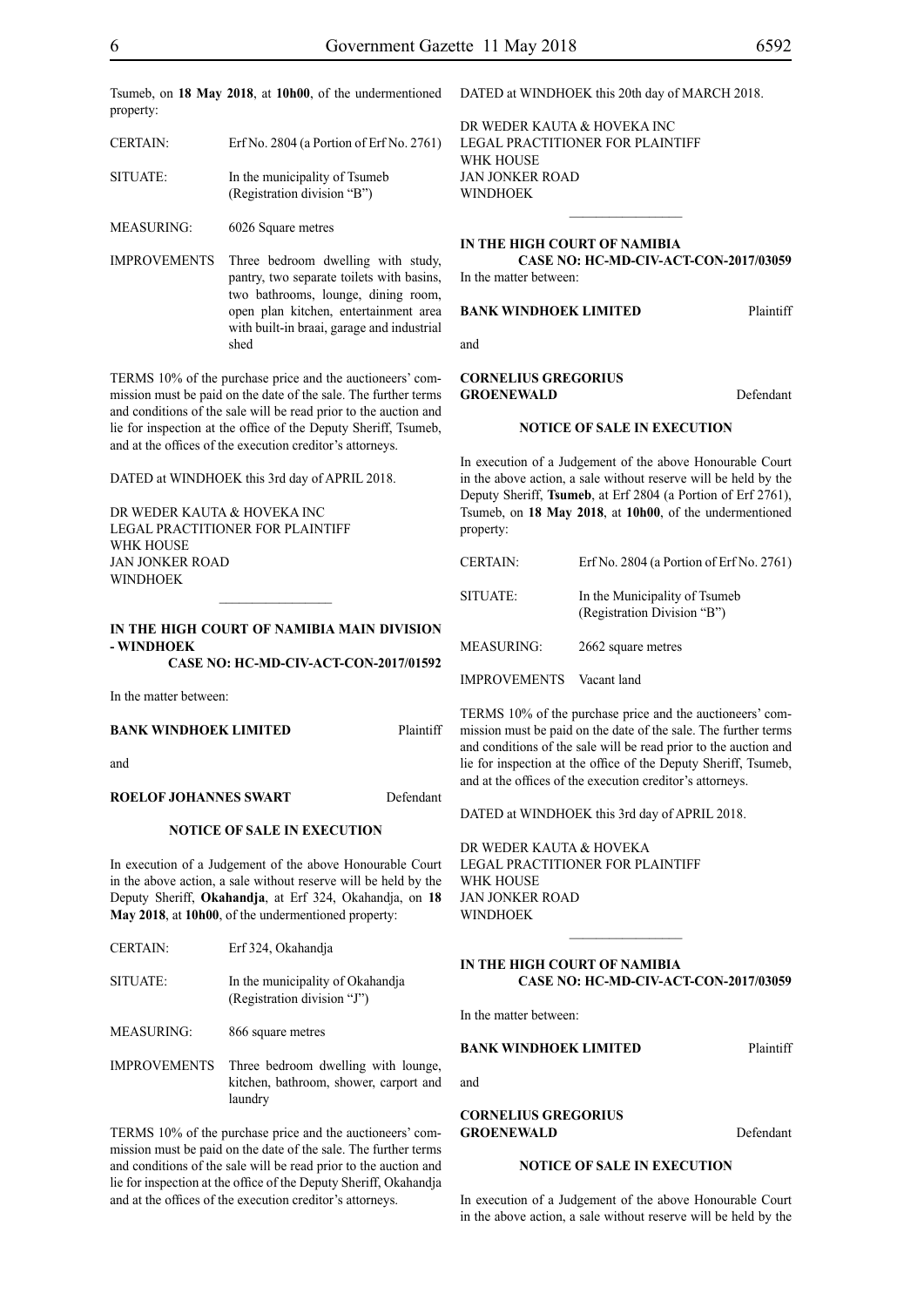Deputy Sheriff, **Tsumeb**, at Erf 2285 (Extension No. 6), Nomtsoub, Tsumeb, on **18 May 2018**, at **12h00**, of the undermentioned property:

CERTAIN: Erf No. 2285 (Extension No. 6), Nomtsoub SITUATE: In the Municipality of Tsumeb (Registration division "B")

MEASURING: 6026 Square metres

IMPROVEMENTS Three bedroom dwelling with study, pantry, two separate toilets with basins, two bathrooms, lounge, dining room, open plan kitchen, entertainment area with built-in braai, garage and industrial shed

TERMS 10% of the purchase price and the auctioneers' commission must be paid on the date of the sale. The further terms and conditions of the sale will be read prior to the auction and lie for inspection at the office of the Deputy Sheriff, Tsumeb, and at the offices of the execution creditor's attorneys.

DATED at WINDHOEK this 9th day of APRIL 2018.

DR WEDER KAUTA & HOVEKA INC. Legal Practitioner for Plaintiff WHK HOUSE Jan Jonker Road WINDHOEK

#### **IN THE MAGISTRATE'S COURT FOR THE DISTRICT OF MARIENTAL**

 $\frac{1}{2}$ 

| HELD AT MARIENTAL                                                                                                                                                                    | <b>CASE NO: 53/2017</b>   |
|--------------------------------------------------------------------------------------------------------------------------------------------------------------------------------------|---------------------------|
| In the matter between:                                                                                                                                                               |                           |
| MARIENTAL MUNICIPALITY<br>COUNCIL                                                                                                                                                    | <b>Execution Creditor</b> |
| and                                                                                                                                                                                  |                           |
| LOUISA VAN NIEKERK                                                                                                                                                                   | <b>Execution Debtor</b>   |
| NOTICE OF SALE IN EXECUTION OF<br><b>IMMOVABLE PROPERTY</b>                                                                                                                          |                           |
| Pursuant to a Judgment of the above Honourable Court grant-<br>ed on 12 MAY 2017, the following immovable property will<br>be sold by public auction on 18 MAY 2018, at 11h00 by the |                           |

be sold by public auction on **18 MAY 2018**, at **11h00** by the Messenger of the Court of the district of **Mariental**, without reserve and voetstoots, in front of the MARIENTAL MUNICI-PALITY, NO. 370 DR SAM NUJOMA DRIVE, MARIEN-TAL, NAMIBIA.

CERTAIN: Erf 826, Aimablaagte

- SITUATE: In the Municipality of Mariental (Registration Division "R") Hardap Region
- MEASURING: 487 (four hundred and eighty seven) square meters

The property will be sold by the Messenger of Court to the highest bidder, subject to the conditions of sale. The conditions of sale to be read out by the Messenger of Court, Mariental, at the time of the sale and which conditions may be inspected prior to the sale at the office of the Messenger of Court at MARIENTAL and at the Head Office of the Plaintiff's Attorneys, CRONJE & CO. at the undermentioned address.

DATED at WINDHOEK this 11th day of APRIL 2018.

CRONJE & CO. LEGAL PRACTITIONERS FOR Plaintiff 1 CHARLES CATHRAL STREET, OLYMPIA, WINDHOEK P.O. BOX 81588 OLYMPIA, WINDHOEK

 $\frac{1}{2}$ 

#### **IN THE MAGISTRATE'S COURT FOR THE DISTRICT OF MARIENTAL**

**HELD AT MARIENTAL CASE NO: 52/2017**

In the matter between:

**MARIENTAL MUNICIPALITY COUNCIL** Execution Creditor

and

# **LENA VAN WYK** Execution Debtor

### **NOTICE OF SALE IN EXECUTION OF IMMOVABLE PROPERTY**

Pursuant to a Judgment of the above Honourable Court granted on **12 MAY 2017**, the following immovable property will be sold by public auction on **18 MAY 2018**, at **11h00** by the Messenger of the Court of the district of Mariental, without reserve and voetstoots, in front of the MARIENTAL MUNICIPAL-ITY, NO. 370 DR SAM NUJOMA DRIVE, MARIENTAL, NAMIBIA.

| <b>CERTAIN:</b>      | Erf 25, Empelheim                                                                |
|----------------------|----------------------------------------------------------------------------------|
| SITUATE:             | In the Municipality of Mariental<br>(Registration Division "R")<br>Hardap Region |
| MEASURING:           | 540 (five hundred and forty) square me-<br>ters                                  |
| HELD RY <sup>.</sup> | Deed of Transfer No. T. 6675/1992                                                |

The property will be sold by the Messenger of Court to the highest bidder, subject to the conditions of sale. The conditions of sale to be read out by the Messenger of Court, Mariental, at the time of the sale and which conditions may be inspected prior to the sale at the office of the Messenger of Court at MARIENTAL and at the Head Office of the Plaintiff's Attorneys, CRONJE & CO. at the undermentioned address.

DATED at WINDHOEK this 11th day of APRIL 2018.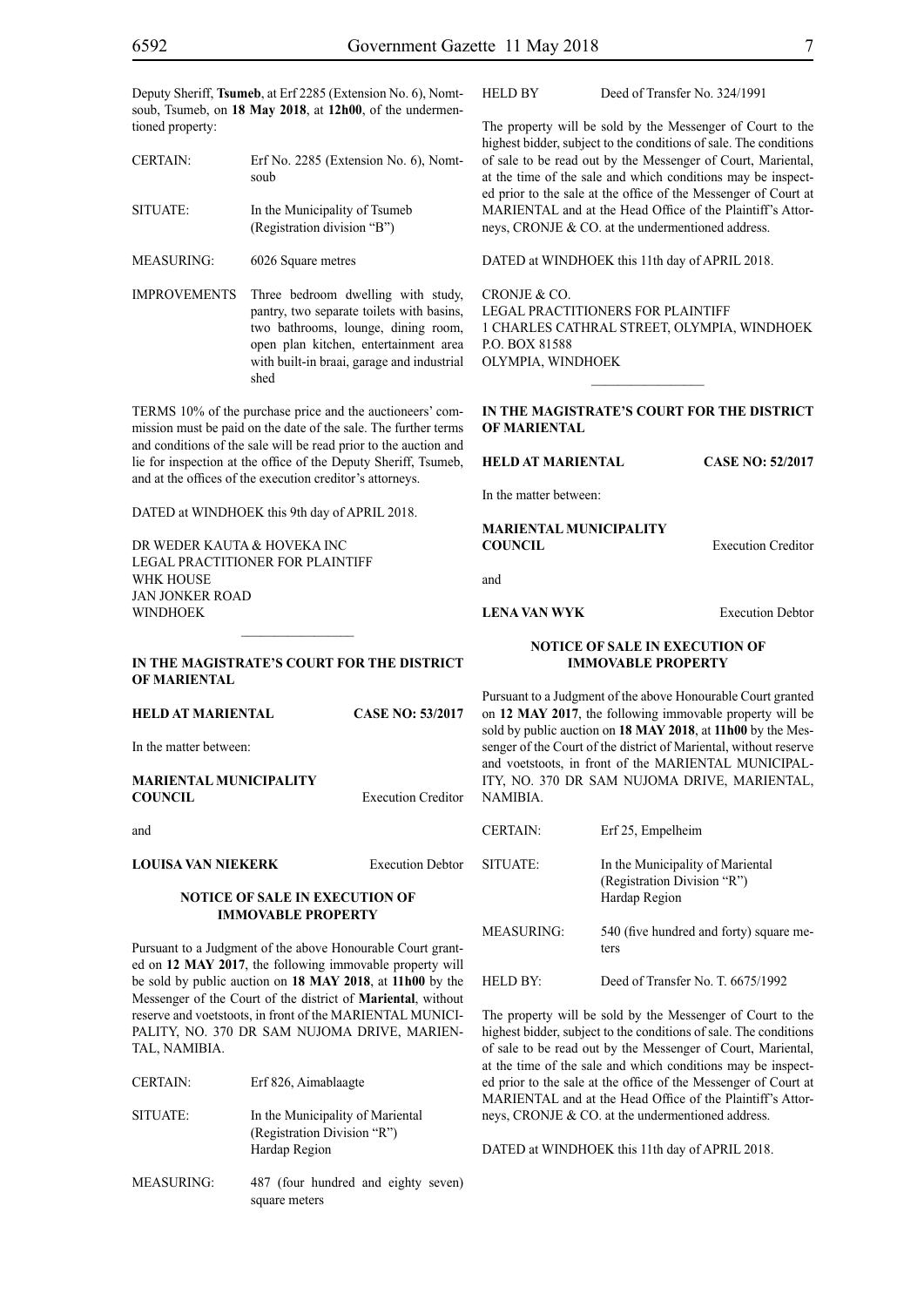LEGAL PRACTITIONERS FOR Plaintiff 1 CHARLES CATHRAL STREET, OLYMPIA, WINDHOEK P.O. BOX 81588 OLYMPIA, WINDHOEK  $\frac{1}{2}$ 

# **IN THE MAGISTRATE'S COURT FOR THE DISTRICT OF MARIENTAL**

# **HELD AT MARIENTAL CASE NO: 59/2017**

In the matter between:

#### **MARIENTAL MUNICIPALITY COUNCIL** Execution Creditor

and

# **HUGO AMOS VAN NIEKERK** Execution Debtor

# **NOTICE OF SALE IN EXECUTION OF IMMOVABLE PROPERTY**

Pursuant to a Judgment of the above Honourable Court granted on **12 MAY 2017**, the following immovable property will be sold by public auction on **18 MAY 2018**, at **11h00** by the Messenger of the Court of the district of Mariental, without reserve and voetstoots, in front of the MARIENTAL MUNICIPAL-ITY, NO. 370 DR SAM NUJOMA DRIVE, MARIENTAL, NAMIBIA.

| <b>CERTAIN:</b>   | Erf 740, Mariental (Extension No. 3)                                             |
|-------------------|----------------------------------------------------------------------------------|
| SITUATE:          | In the Municipality of Mariental<br>(Registration Division "R")<br>Hardap Region |
| <b>MEASURING:</b> | 1959 (one thousand and nine hundred<br>fifty-nine) square meters                 |

HELD BY: Deed of Transfer No. T468/1972

The property will be sold by the Messenger of Court to the highest bidder, subject to the conditions of sale. The conditions of sale to be read out by the Messenger of Court, Mariental, at the time of the sale and which conditions may be inspected prior to the sale at the office of the Messenger of Court at MARIENTAL and at the Head Office of the Plaintiff's Attorneys, CRONJE & CO. at the undermentioned address.

DATED at WINDHOEK this 11th day of APRIL 2018.

CRONJE & CO. LEGAL PRACTITIONERS FOR Plaintiff 1 CHARLES CATHRAL STREET, OLYMPIA, WINDHOEK P.O. BOX 81588 OLYMPIA, WINDHOEK

# **IN THE MAGISTRATE'S COURT FOR THE DISTRICT OF MARIENTAL**

### **HELD AT MARIENTAL CASE NO: 49/2017**

In the matter between:

**MARIENTAL MUNICIPALITY COUNCIL** Execution Creditor

and

**ANDRIES J BEZUIDENHOUT** Execution Debtor

# **NOTICE OF SALE IN EXECUTION OF IMMOVABLE PROPERTY**

Pursuant to a Judgment of the above Honourable Court granted on **12 MAY 2017**, the following immovable property will be sold by public auction on **18 MAY 2018,** at **11h00** by the Messenger of the Court of the district of Mariental, without reserve and voetstoots, in front of the MARIENTAL MUNICIPAL-ITY, NO. 370 DR SAM NUJOMA DRIVE, MARIENTAL, NAMIBIA.

| <b>CERTAIN:</b>      | Erf 27, Empelheim                                                                |
|----------------------|----------------------------------------------------------------------------------|
| SITUATE:             | In the Municipality of Mariental<br>(Registration Division "R")<br>Hardap Region |
| MEASURING:           | 528 (five hundred and twenty-eight)<br>square meters                             |
| HELD BY <sup>.</sup> | Deed of Transfer No. T. 4118/1991                                                |

The property will be sold by the Messenger of Court to the highest bidder, subject to the conditions of sale. The conditions of sale to be read out by the Messenger of Court, Mariental, at the time of the sale and which conditions may be inspected prior to the sale at the office of the Messenger of Court at MARIENTAL and at the Head Office of the Plaintiff's Attorneys, CRONE & CO. at the undermentioned address.

DATED at WINDHOEK this 11th day of APRIL 2018.

CRONJE & CO. LEGAL PRACTITIONERS FOR Plaintiff 1 CHARLES CATHRAL STREET, OLYMPIA, WINDHOEK P.O. BOX 81588 OLYMPIA, WINDHOEK  $\frac{1}{2}$ 

# **IN THE MAGISTRATE'S COURT FOR THE DISTRICT OF MARIENTAL**

**HELD AT MARIENTAL CASE NO: 54/2017**

In the matter between:

**MARIENTAL MUNICIPALITY COUNCIL** Execution Creditor

and

**HIWANUA HAIMBODI** Execution Debtor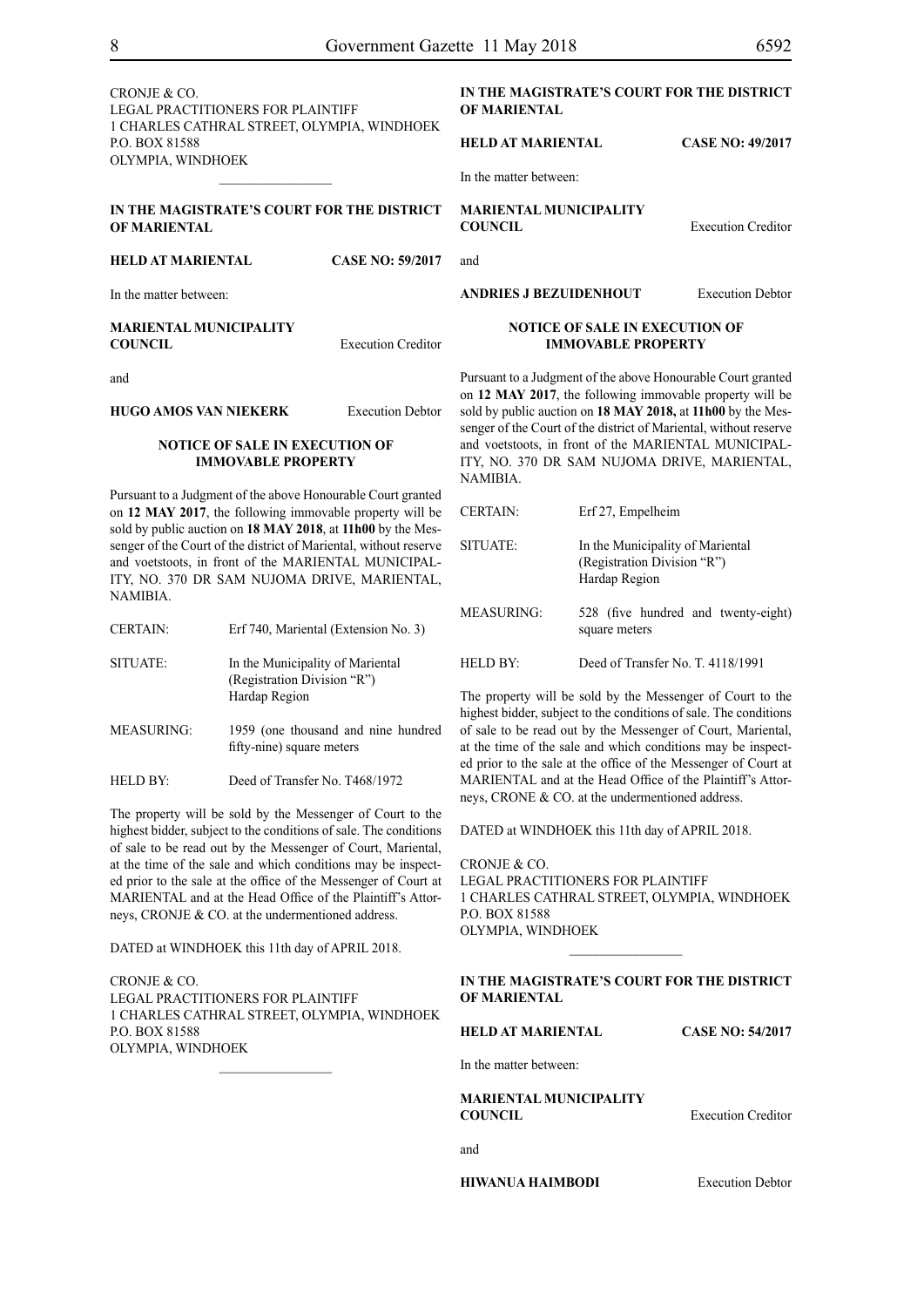# **NOTICE OF SALE IN EXECUTION OF IMMOVABLE PROPERTY**

Pursuant to a Judgment of the above Honourable Court granted on **12 MAY 2017**, the following immovable property will be sold by public auction on **18 MAY 2018,** at **11h00** by the Messenger of the Court of the district of Mariental, without reserve and voetstoots, in front of the MARIENTAL MUNICIPAL-ITY, NO. 370 DR SAM NUJOMA DRIVE, MARIENTAL, NAMIBIA.

- CERTAIN: Erf 132, Aimablaagte
- SITUATE: In the Municipality of Mariental (Registration Division "R" Hardap Region MEASURING: 304 (Three Hundred and Four) Square Meters
- HELD BY Deed of Transfer No. T. 7968/1993

The property will be sold by the Messenger of Court to the highest bidder, subject to the conditions of sale. The conditions of sale to be read out by the Messenger of Court, Mariental, at the time of the sale and which conditions may be inspected prior to the sale at the office of the Messenger of Court at MARIENTAL and at the Head Office of the Plaintiff's Attorneys, CRONJE & CO. at the undermentioned address.

DATED at WINDHOEK this 11th day of APRIL 2018.

CRONJE & CO. LEGAL PRACTITIONERS FOR Plaintiff 1 CHARLES CATHRAL STREET, OLYMPIA, WINDHOEK P.O. BOX 81588 OLYMPIA, WINDHOEK

#### **IN THE HIGH COURT OF NAMIBIA (MAIN DIVISION) Case Number: HC-MD-CIV-MOT-EXP-2018/00001**

 $\frac{1}{2}$ 

In the *ex parte* application of:

**CHRISTIAAN JOHANNES ZAAYMAN** Applicant

and

**WILRU INVESTMENTS ONE HUNDRED AND SEVENTY ONE (PTY) LTD** Respondent

# **NOTICE OF SET DOWN**

KINDLY TAKE NOTICE THAT application is hereby made by the Applicant on FRIDAY, **22 JUNE 2018** at **10H00** in the forenoon, or as soon thereafter as Counsel may be heard, for an order in the following terms:

- 1.1 A final order of liquidation and that the Respondent's liquidation be placed in the hands of the Master of the above Honourable Court; and
- 1.2 That the costs of the application be costs in the cause of the respondent's liquidation.

Kindly place the matter on the roll accordingly.

DATED at WINDHOEK on this 19th day of APRIL 2018.

CRONJE & CO. LEGAL PRACTITIONER FOR Applicant 1 Charles Cathrall Street, Olympia WINDHOEK

TO: THE REGISTRAR OF THE HIGH COURT OF NAMIBIA LUDERITZ STREET WINDHOEK  $\frac{1}{2}$ 

**HC-MD-CIV-MOT-EXP-2018/00067 IN THE HIGH COURT OF NAMIBIA, MAIN DIVISION, HELD AT WINDHOEK ON FRIDAY, THE 20th DAY OF APRIL 2018 BEFORE THE HONOURABLE JUSTICE ANGULA**

In the *ex parte* application of:

## **RENDSBURGER MOTOR SALES CC (PREVIOUSLY KNOWN AS LUBBE MOTOR GROUP CC)** Applicant

#### **COURT ORDER**

Having heard **BAREND VILJOEN,** on behalf of the Applicant(s) and having read the Application for HC-MD-CIV-MOT-EXP-2018/00067 and other documents filed of record:

#### IT IS HEREBY ORDERED THAT:

- 1. That the Applicant corporation is provisionally wound up;
- 2. That the *Rule Nisi* is hereby granted calling upon any other interested party to show cause on Friday, 1 June 2018 at 10h00 why:
	- 2.1 a final order of liquidation should not be granted;
	- 2.2 the costs of this application should not be costs in the cause of Applicant's liquidation.
- 3. That the *Rule Nisi* granted in this matter be published once in the Government Gazette and once in The Namibian Sun newspaper.

### BY ORDER OF THE COURT

#### REGISTRAR

TO: BAREND VILJOEN On behalf of Applicant Viljoen & Associates 1st floor Hidas Centre Nelson Mandela Avenue Windhoek Namibia